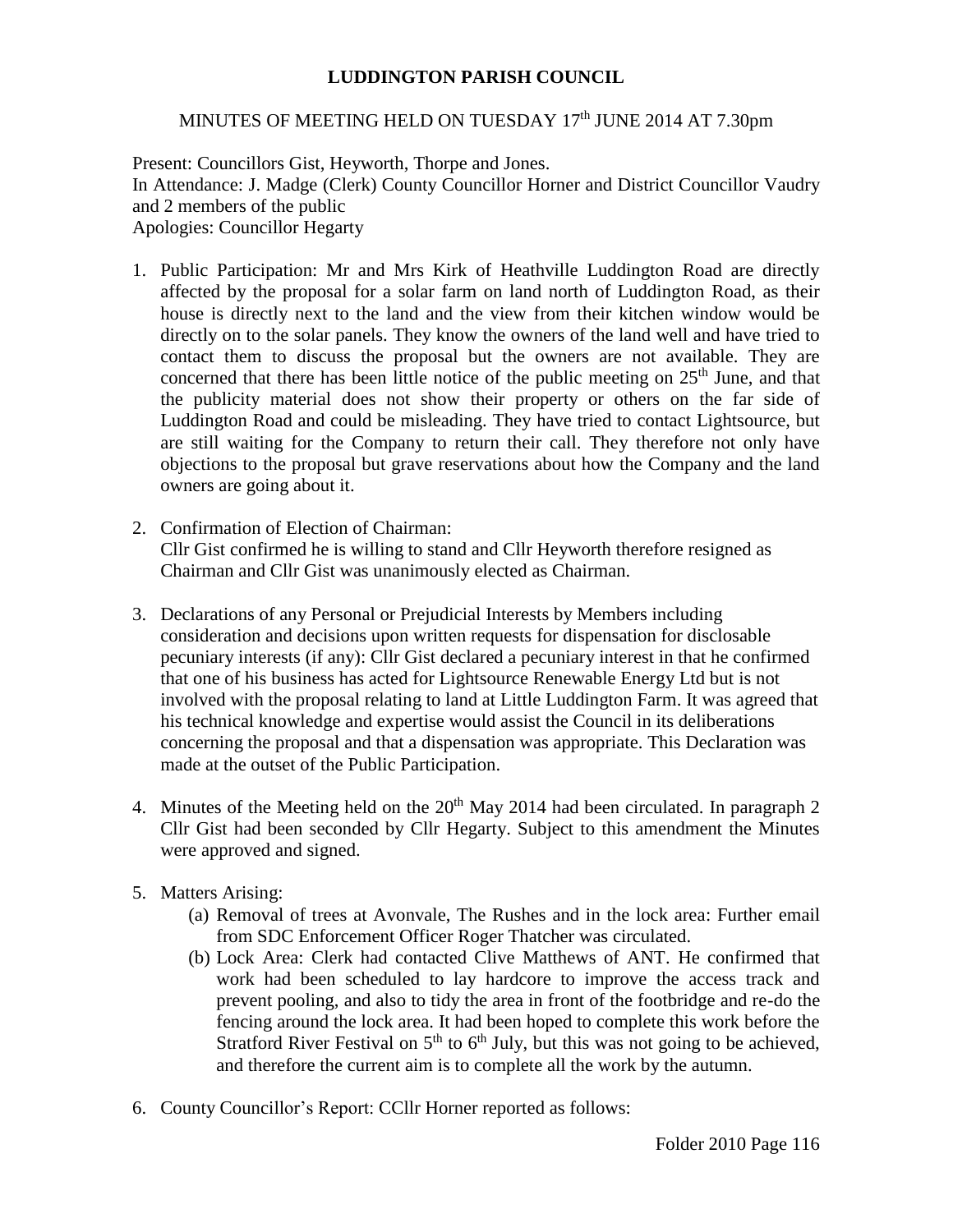- (a) The election has produced a hung Council.
- (b) Bus Shelter at Dodwell is being erected. The responsibility for its on-going maintenance needs to be checked.
- (c) Improvements to the stile on the footpath between Dodwell and Luddington can be requested by the landowner.
- 7. District Councillor's Report: DCllr Vaudry reported as follows:
	- (a) At the election the Tories did well and gained 6 seats.
	- (b) Core Strategy Legal challenges to the Strategy are already coming in. There is still a necessity to locate 52 gypsy and traveller sites, failing which some current temporary sites could become permanent.
	- (c) There has been considerable success in cutting costs and improving management at SDC.
- 8. Finance:
	- (a) The Community Account stood at £7,451.34.
	- (b) Following bill passed for payment: £505.00 for Clerk's Salary for April to June 2014.
- 9. Specific Agenda Items:
	- (a) Conservation Area: Clerk had received no reply to a request for a copy of the Conservation Area document so far.
	- (b) Village Green Lease: The current Lease expires on 28<sup>th</sup> September 2016. It was agree to contact the Ragley Estate to ask whether title to the Village Green can be transferred to the Parish Council on or before the expiry of the term of the Lease.
	- (c) Solar Farm Proposal at Little Luddington Farm: Cllr Gist advised that the site is close to a 33kw line for a grid connection to be made, and was therefore geographically a reasonably good site. The Government has recently announced that the level of subsidy support for such projects will be cut if the sites are not up and running by  $31<sup>st</sup>$  March 2015. There is encouragement for such schemes to be for community benefit, and therefore quite usual for a proposal to be accompanied by targeted community benefit or the provision of a fund for the community. DCllr Vaudry suggested that planning grounds would be necessary to oppose it, the main one possibly being that it uses a green field site. It was agreed to arrange for a site visit and to invite Lightsource to attend the next Council Meeting
- 10. Correspondence:
	- (a) SDC public consultation on the legal compliance and soundness of SDC proposed Submission Core Strategy from 5<sup>th</sup> June to 17<sup>th</sup> July 2014.
	- (b) European Parliamentary Election Result
	- (c) SDC Administration of information re parish councils passed to WCC and WALC
	- (d) WALC NALC lobbying on issues re National Policy Planning Framework
	- (e) WCC Warwickshire Police and Crime Panel Annual Report 2013-14 had been circulated
	- (f) WCC recruits for public forums re Fire and Rescue Service Public Consultation